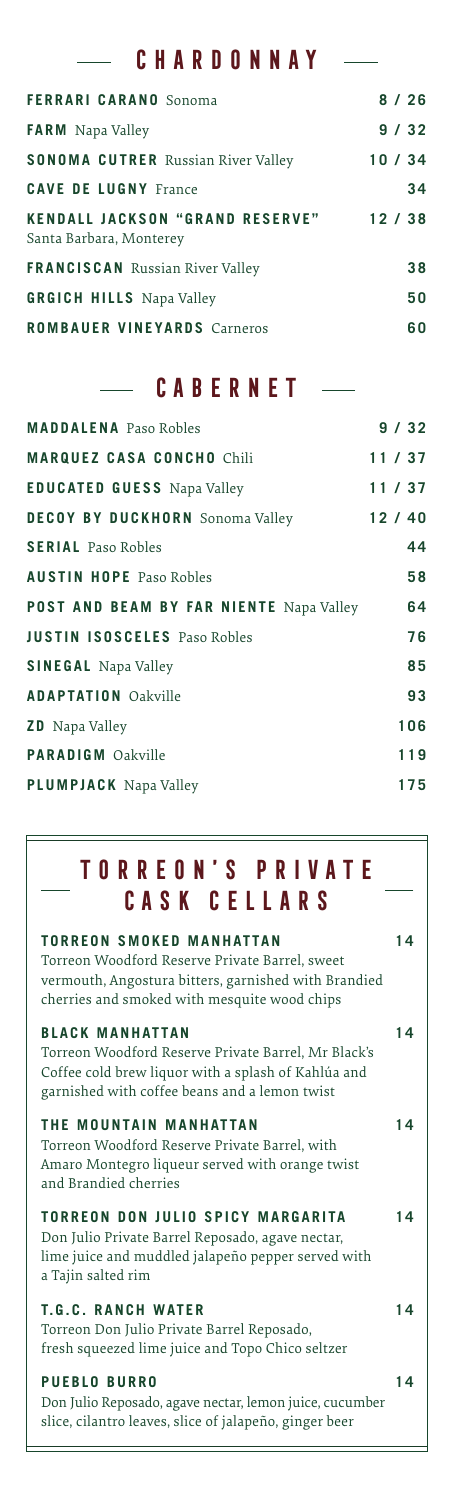### **PINOT NOIR**

L.

| <b>RAEBURN</b> Russian River Valley                              | 10/34 |
|------------------------------------------------------------------|-------|
| <b>HANDS OF TIME</b> Sonoma County                               | 42    |
| <b>DOMAINE DROUHIN</b> Willamette Valley                         | 63    |
| <b>BELLE GLOS, CLARK &amp; TELEPHONE</b><br>Russian River Valley | 69    |
| <b>BEAUX FRERES</b> Willamette Valley                            | 96    |

#### **INTERESTING WHITES**  $\overline{\phantom{0}}$

| <b>CHLOE - PINOT GRIGIO Italy</b>               |      | 8/26   |
|-------------------------------------------------|------|--------|
| SANTA MARGHERITA - PINOT GRIGIO Italy           |      | 46     |
| <b>MARTEN CODAX - ALBARIÑO</b> Spain            |      | 30     |
| TATTOO GIRL - RIESLING Columbia Valley          |      | $8/26$ |
| <b>FLEURS DE PRAIRIE - ROSE France</b>          |      | 9/32   |
| DRY CREEK - SAUVIGNON BLANC<br>Sonoma County    |      | 9/32   |
| FREEMARK ABBEY - SAUVIGNON BLANC<br>Napa Valley |      | 38     |
| <b>TRIMBACH - PINOT BLANC France</b>            |      | 35     |
| <b>BERINGER - WHITE ZINFANDEL California</b>    | 8/26 |        |
| <b>SAN SIMEON VIOGNIER Paso Robles</b>          |      | 9/32   |

#### **INTERESTING REDS**  $\overline{a}$

| <b>0ZV - ZINFANDEL</b> Lodi                                                            | 8/26 |
|----------------------------------------------------------------------------------------|------|
| TRAPICHE - "OAK CASK" - MALBEC Argentina 8 / 26                                        |      |
| <b>DELAS - COTES DU RHONE France</b>                                                   | 28   |
| <b>BARONDE LEY ROJA - TEMPRANILLO</b> Spain                                            | 26   |
| LAS ROCAS GARNACHA "VINAS VIEJAS" Spain                                                | 29   |
| <b>RUFFINO MODUS RED BLEND Toscana, Italy</b>                                          | 38   |
| ROBERT MONDAVI PRIVATE SELECTION 9/32<br><b>RUM BARREL MERLOT</b> Sonoma               |      |
| UNSHACKLED BY PRISONER WINCE CO. - 12 / 38<br><b>RED BLEND</b> Napa Valley             |      |
| PIATTELLI "GRAND RESERVE" - MALBEC Argentina 42                                        |      |
| <b>CHATEAU CUANDRANS DE LASSEGUE -</b><br><b>BORDEAUX</b> St. Emilion Bordeaux, France | 42   |
| <b>SEGHESIO FAMILY VINEYARDS - ZINFANDEL</b><br>Sonoma County                          | 44   |
| <b>THE PRISONER - RED BLEND California</b>                                             | 58   |
| 8 YEARS IN THE DESERT - RED BLEND California                                           | 70   |
| JASON BY PAHLMEYER VINEYARDS Napa Valley                                               | 86   |
| RUFFINO GREPPONE MAZZI BRUNELLO<br><b>DI MONTALCINO Italy</b>                          | 94   |

# **TORREON OFFERS**

**CANYON ROAD WINERY** California Chardonnay, Pinot Grigio, Pinot Noir, Merlot, Cabernet Sauvignon